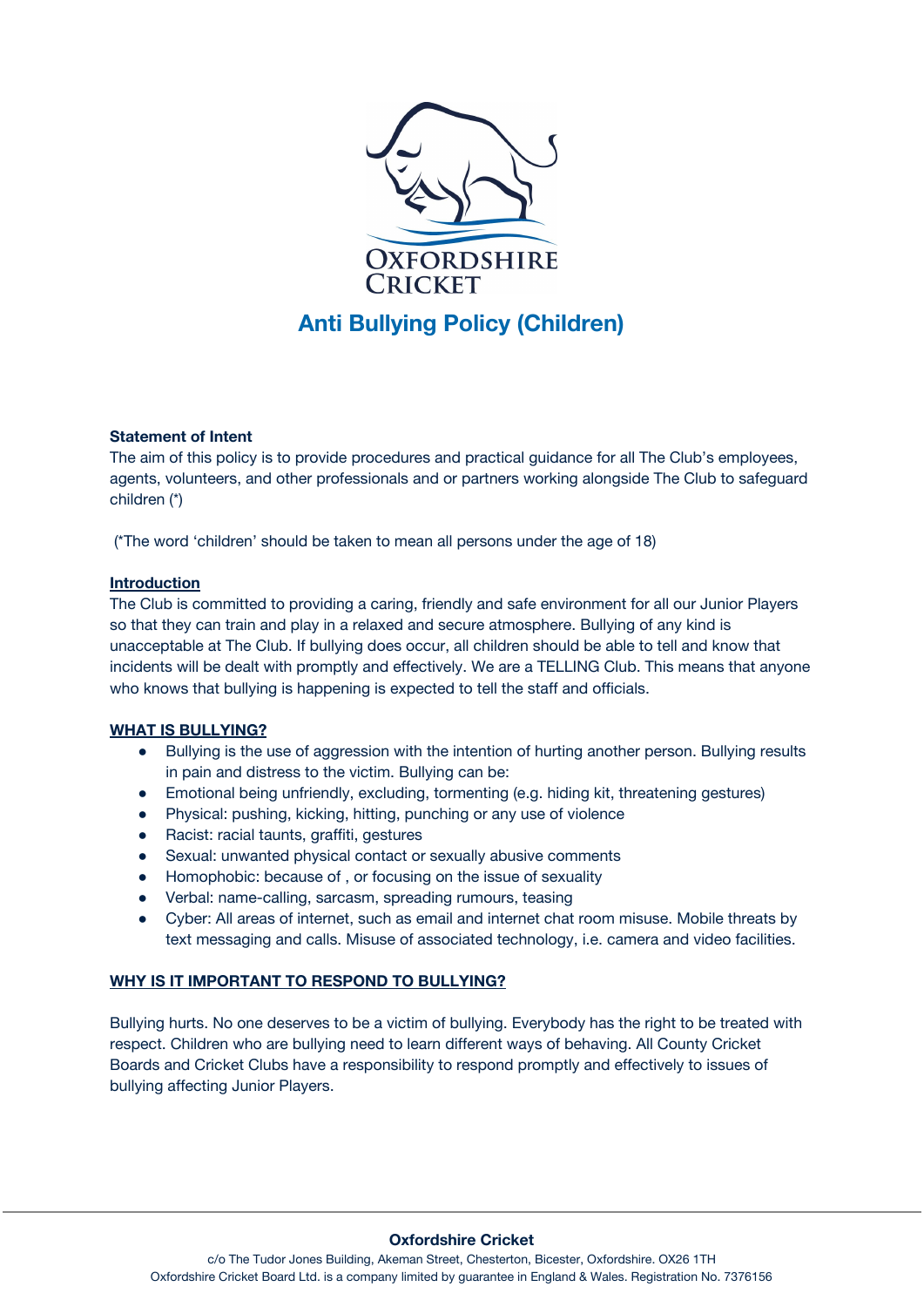# **OBJECTIVES OF THIS POLICY**

- All officials, coaching and non-coaching staff should know what The Club's policy is on bullying, and follow it when bullying is reported
- All Children and parents should know what The Club's policy is on bullying, and what they should do if bullying arises
- The Club takes bullying seriously. Children and parents should be assured that they will be supported when bullying is reported
- Bullying will not be tolerated

# **SIGNS AND SYMPTOMS**

A Child may indicate by signs or behaviour that he or she is being bullied. Adults should be aware of these possible signs and that they should investigate if a child:

- Says they are being bullied
- Changes their usual routine
- Is unwilling to go to the club
- Becomes withdrawn anxious, or lacking in confidence
- Comes home with clothes torn or belongings damaged
- Has possessions which are damaged or "go missing"
- Asks for money or starts stealing money (to pay bully)
- Has unexplained cuts or bruises Is frightened to say that's wrong
- Gives improbable excuses for any of the above

In more extreme cases, the child:

- Starts stammering
- Cries themselves to sleep at night or has nightmares
- Becomes aggressive, disruptive or unreasonable
- Is bullying other children or siblings
- Stops eating
- Attempts or threatens suicide or runs away
- These signs and behaviours could indicate other problems, but bullying should be considered a possibility and should be investigated.

## **PROCEDURES**

- 1. Report bullying incidents to the County Welfare Officer
- 2. In cases of serious bullying, the incidents will be reported to the ECB Child Protection Team for advice via the County Welfare Officer
- 3. Parents should be informed and will be asked to come into a meeting to discuss the problem
- 4. If necessary and appropriate, police will be consulted
- 5. The bullying behaviour or threats of bullying must be investigated and the bullying stopped quickly
- 6. An attempt will be made to help the bully (bullies) change their behaviour

In cases of adults reported to be bullying Junior Players ( Remember Under the Child Act 2004 a child is a person under the age of 18 years), the ECB must always be informed and will advise on action to be taken.